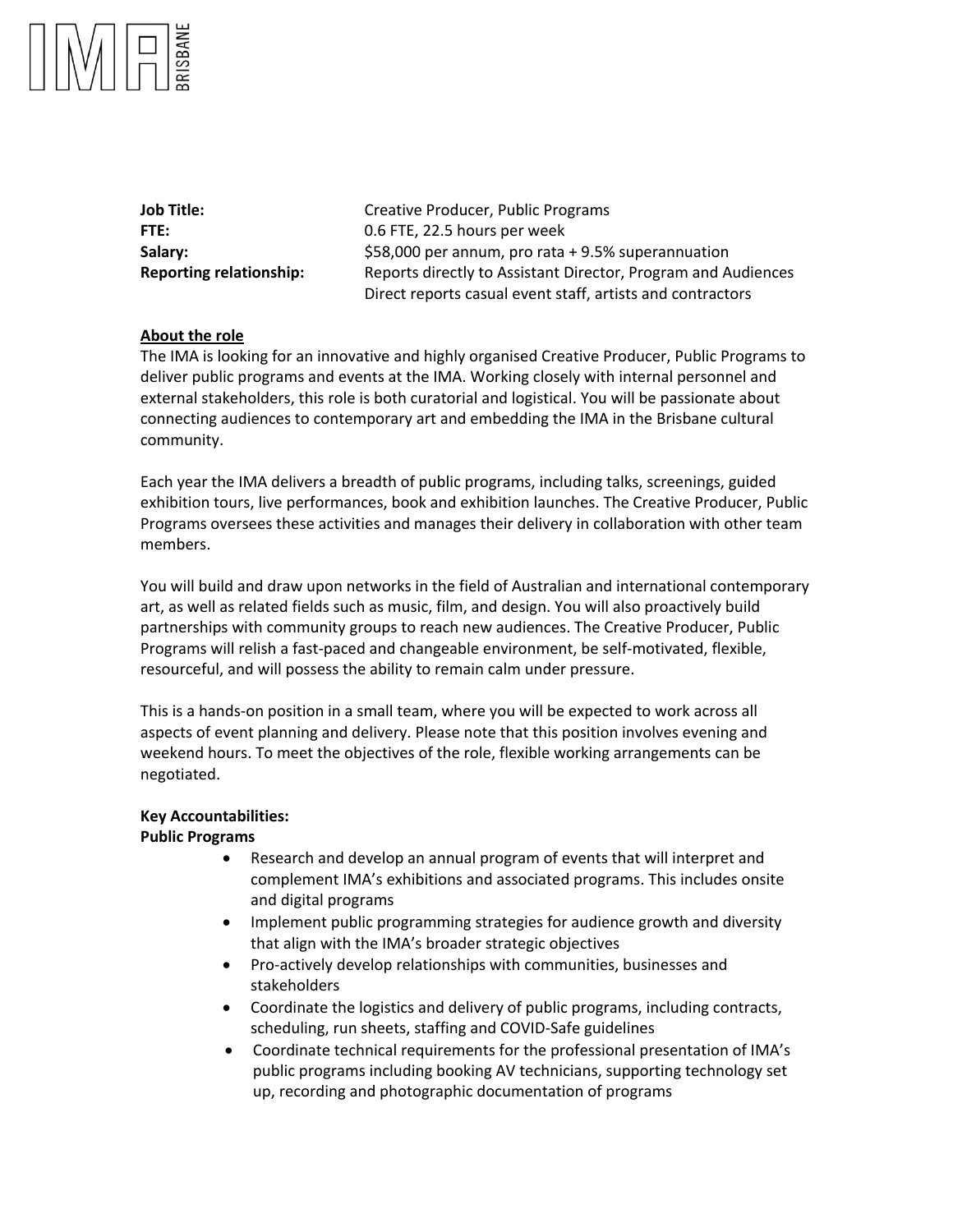- Oversee installation of required event furniture (stage, lectern, seating, projection wall, bar, etc), specific to each event
- Prepare copy and promotional material for the publicity of public programs and events
- Draft program briefs and speech notes to support program delivery
- Maintain public programs related communications with staff, participants, and stakeholders
- Coordinate and supervise small teams of casual staff to deliver the program events including technicians, artists, performers, bar staff and volunteers
- Ensure programs and events are created with access, equity and inclusion in mind and that the events can be accessed by people with disabilities or access needs. This includes ensuring duty of care, safety, access and participant/staff wellbeing is part of all program development and delivery
- Liaise with JWAC staff, external contractors, artists and speakers to coordinate event delivery
- Coordinate and book the travel and itinerary arrangements of visiting public programs participants
- Assist Retail Manager and other staff on event delivery
- Facilitate community engagement programs, that connect the IMA to non-arts audiences

# **Administration and Finance**

- Manage annual public programs budget, including income and expenditure
- In consultation with the Assistant Director, Program and Audiences, set annual income targets and implement strategies to achieve or exceed
- Prepare high quality monthly/annual reports
- Manage and track public program attendance and surveys
- Regularly report on all areas of responsibility
- Undertake profitability analysis of all programs, ensuring programs are financially sustainable

## **Additional Tasks**

- Attend any IMA, stakeholder and industry events as required
- Assist on other IMA event delivery eg Annual Gala or venue hires
- Any other duties as directed

## **About the IMA**

The IMA is Australia's longest running contemporary art gallery, and a national leader in the visual arts sector. We play a crucial role in Queensland as the largest independent gallery in the state, and the only Queensland member of Contemporary Arts Organisations Australia.

Each year the IMA presents an ambitious annual program of exhibitions, concentrating on commissioning new works by contemporary artists and connecting them with wider audiences. We also present extensive public programs including talks, tours, symposiums, workshops, as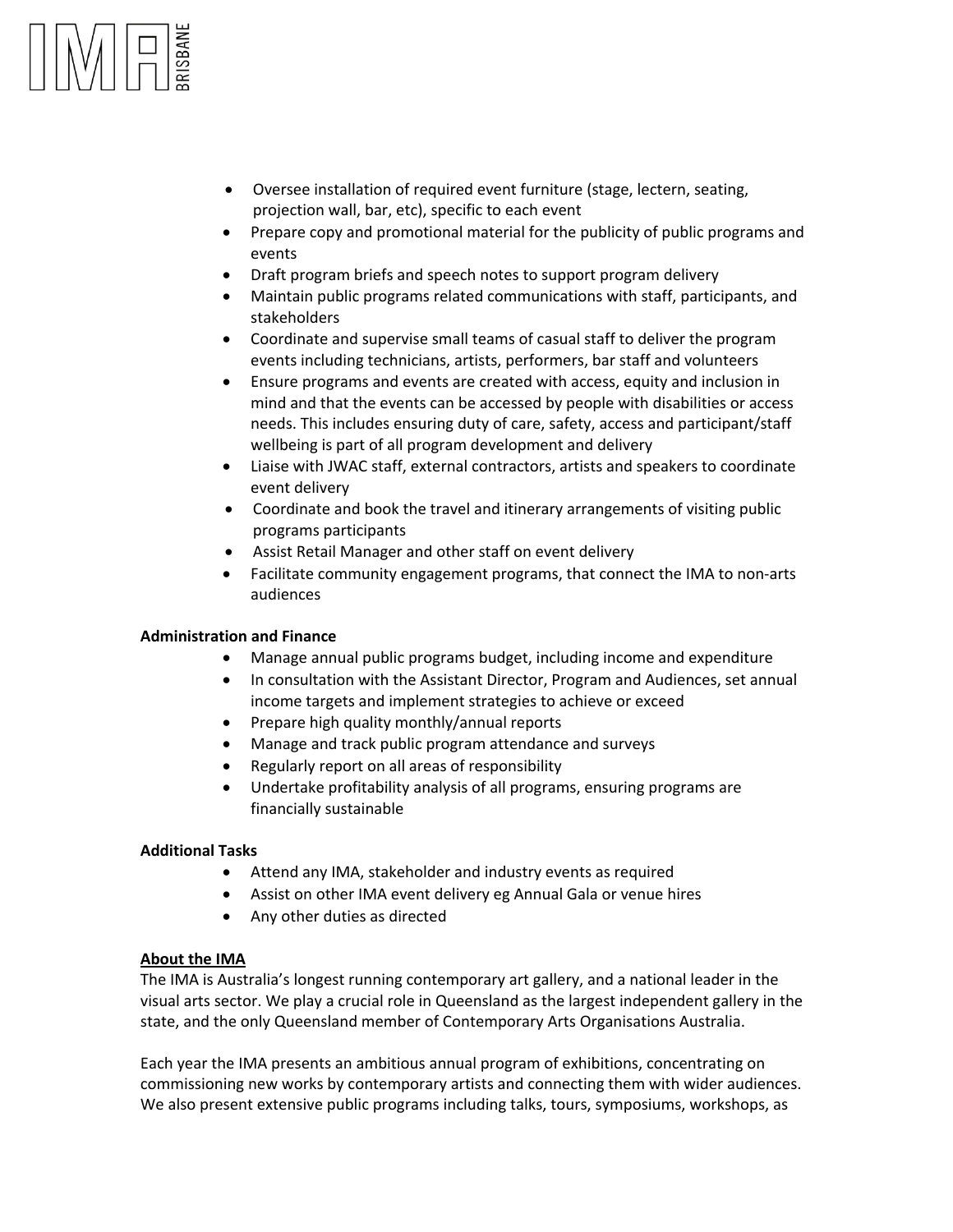

well as educational initiatives for young people and adults. Complementing these activities is the IMA's longstanding and nationally recognised publishing program, that contributes new research to the field of Australian contemporary art and artist practices. These initiatives are tied together through a compelling online presence which includes a dynamic website featuring exhibitions, events, podcasts, e-store, and an interactive archive.

### **About IMA Public Programs**

The IMA is nationally recognised for its high-quality public programs that connect diverse audiences to our broader artistic program. Our public programs offer thoughtful points of entry into our exhibitions, alongside opportunities to gain professional skills, unpack challenging ideas, and engage with contemporary artists in person.

We are passionate about increasing access to contemporary art, and presenting programs that support different ways of learning, understanding and experiencing art and culture. Strategic initiatives and targeted programming at the IMA aim to engage new audiences, enhance accessibility, and include communities and individuals from diverse backgrounds.

Over the past nine months, the IMA has used web-based platforms as a way to engage audiences during COVID-19 restrictions. Over the coming year, we intend to build upon this and expand our global reach by offering digital programs in the form of podcasts, livestreaming and online-exclusive events, to complement our extensive onsite activities.

### **About you**

We are looking for an applicant who is passionate about the visual arts and connecting ideas, artists and their practices to our wider audiences. A dedicated and motivated individual, you will curate and deliver engaging events, that are well-organised and connect people to contemporary art in innovative ways.

You will possess excellent project management skills, and the ability to build strong relationships, both internally and externally, with artists, speakers, community groups and event staff. Your track record of working collaboratively in a cultural context will set you apart, as will your practical, hands on approach.

### **Selection Criteria**

**(Essential)**

- Demonstrated experience delivering public programs or events, preferably within a cultural organisation
- A knowledge of contemporary visual arts or related fields
- Highly motivated and passionate about working with diverse communities and audiences
- Excellent project management skills, including the ability to manage staff and delegate tasks
- Outstanding interpersonal, relationship management and communication skills